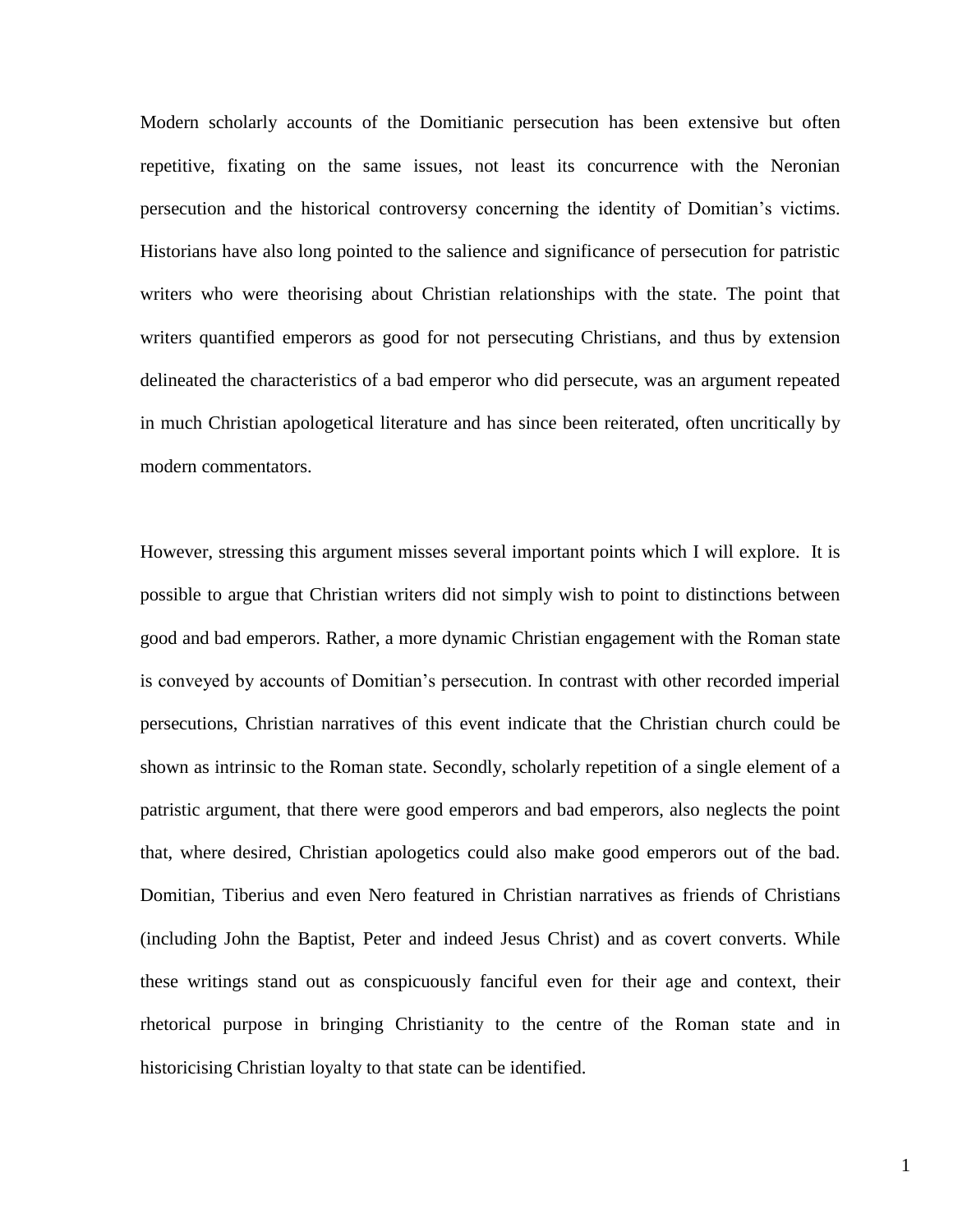Most of what is known about Domitian, whether as emperor or persecutor, comes from overwhelmingly hostile classical sources which present Domitian as the persecutor of individual senators and indeed the entire senatorial order, rather than of Christians.25 The almost uniform condemnation of Domitian by classical writers, including Suetonius, Tacitus, Dio Cassius, Frontinus, Martial, Petronius and Pliny, is almost too familiar to require further elaboration.26 Tacitus's writings were coloured by Tacitus's own sense that his father-inlaw, Agricola, and the senatorial order in general had been mistreated by Domitian.28 For Pliny, his animosity towards Domitian was similarly personal; he claimed to have narrowly avoided bolts of lightning of the emperor's wrath towards the senatorial order. For Suetonius, Domitian functioned as a convenient negative contrast to the preceding Flavian emperors, Vespasian and Titus.30 Juvenal drew a contrast of a different sort and troped Domitian as the *'calvus Ner*o', or the Bald Nero.31 Between them, these historians and writers established and consolidated a perception of Domitian which long endured in classical literature, as by the fourth century Herodian was making similar points and similar criticisms of the by then long-dead Domitian.32

Systematic attempts to identify sources of information for the Domitianic persecution of Christians belong more to the renaissance than to classical writers or even the fathers of the church. Cardinal Caesar Baronius's *Ecclesiastical Annal*s, written between 1588 and 1607, filled in details long missing, and accused Domitian of, among other things, the exile of John of Patmos and the executions of Cletus, bishop of Rome, Flavius Clemens and two Domitillas.35 Baronius found the names of some of these victims in the church fathers, but also attempted to locate sources of evidence for the persecution. In particular, Baronius cited otherwise obscure and unknown sources such as Bruttius to substantiate his narrative of the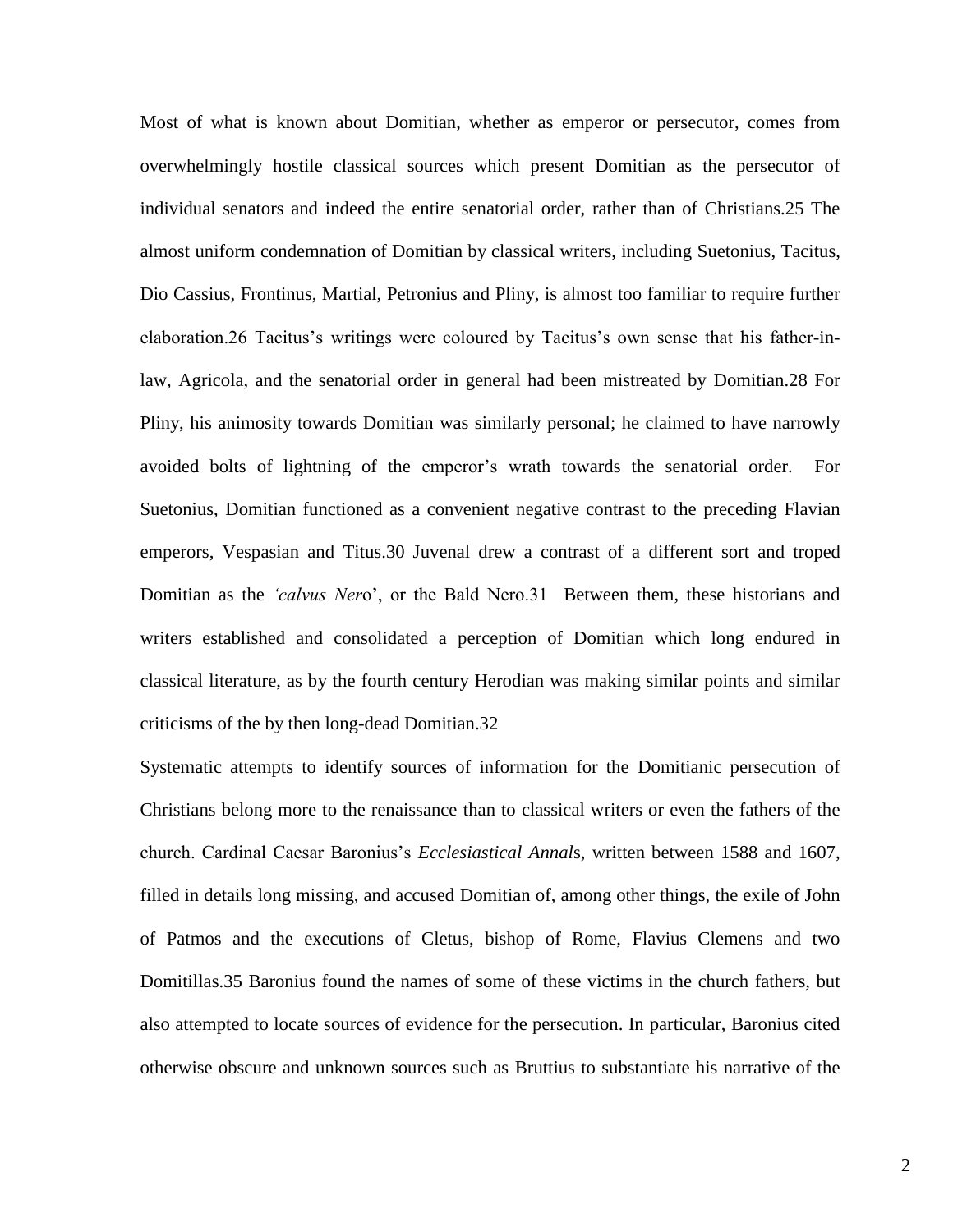persecution.36 The events Baronius discussed, if not his concern for source analysis, reflect the content of earlier Christian writers, as the events he recorded mirrored comments made by fathers of the church from the second to the fourth centuries. Melito of Sardis and Tertullian referred to a Domitianic persecution and Clement of Rome's first epistle emerged from the late-Flavian period. Orosius and later Sulpicius Severus made some reference to a Domitianic persecution.38 These works and writers do not represent a random selection out of the patristic corpus. Often surviving in fragmentary form, many of these fathers' works (excluding of course some such as those of Sulpicius Severus) were systematised and synthesised by Eusebius in the fourth century, constructing from his research a narrative of a Domitianic persecution.39 Orosius gave the Domitianic persecution a magnitude and scale lacking in Christian narratives of this event, as he referred to a general persecution of the Church being carried out by Domitian.41 Other sources were more modest in their claims against Domitian. Even so, the fullest accounts of these stories, Eusebius's *Ecclesiastical History* and his *Chronicum Canorum*, asserted the not inconsiderable scale of the persecution. Eusebius, as well as many of the sources that were his historiographic inspiration, presented the Domitianic persecution as a relatively minor event, albeit a savage one. Eusebius narrated that towards the end of Domitian's principate he embarked on a shortlived persecution of Christians in Rome, including members of the imperial household and the senatorial order.42 Eusebius also acknowledged that the Domitianic persecution was not as bad as the Neronian effort from earlier in the century, therefore suggesting some limits to the scale and consequences of Domitian's acts.44 Eusebius's editorial activities gave coherence to the works of earlier writers, but even without his synthesis they shared a reasonably uniform record of Domitian's character and deeds.46 Tertullian, in a source cited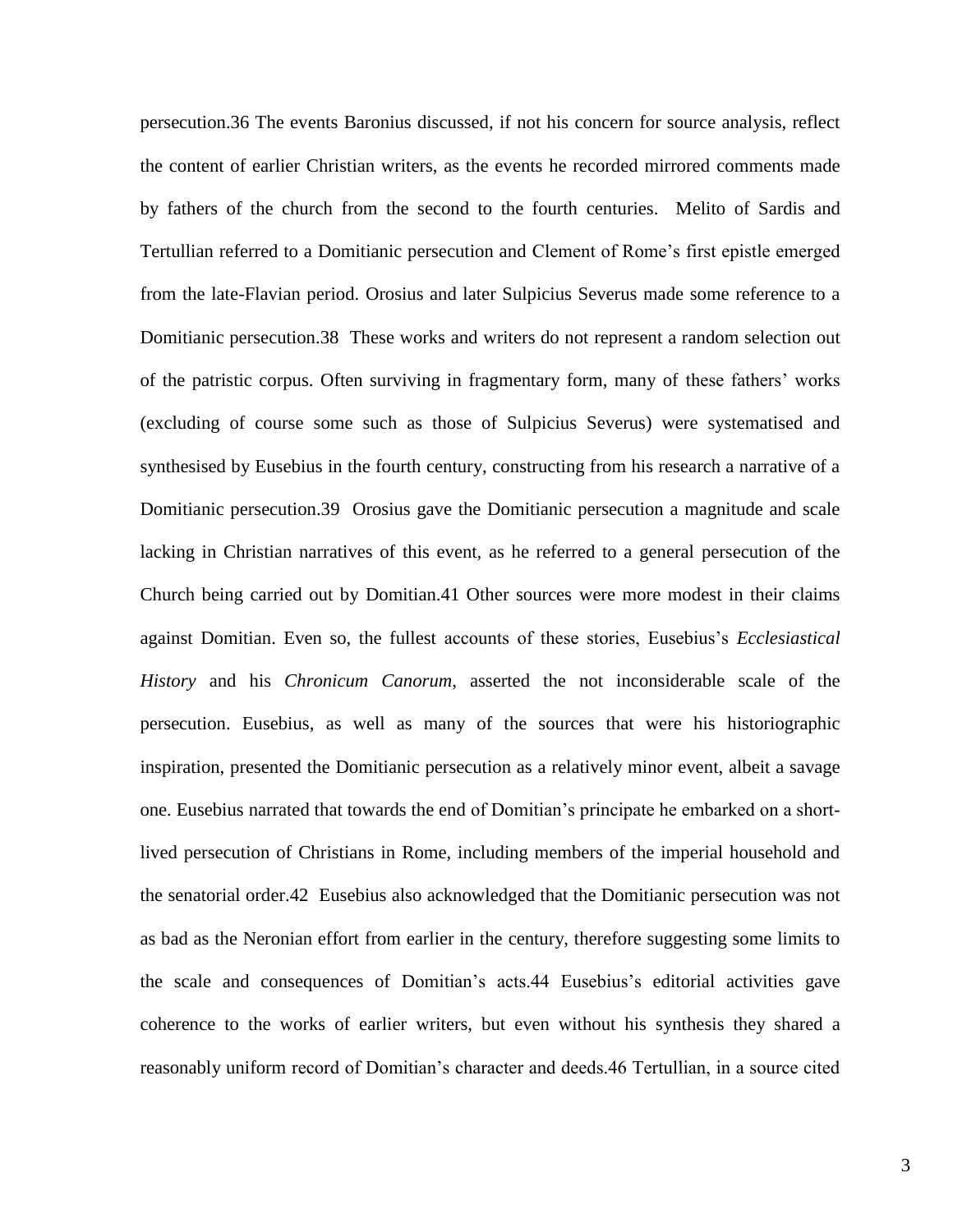by Eusebius, reinforced the notion of the shortness of the persecution, suggesting that Domitian's efforts were brief, even half-hearted. Tertullian stated that because Domitian 'had something of the human about him, he soon put an end to what he had begun, even restoring again those he had banished.' 47 Eusebius also cited Hegissupus's account of the closing phases of the persecution. Hegissupus went into some detail, but the import of his work concurred with the general outlines of this event established by Tertullian and consolidated by Eusebius. Hegissupus, said Eusebius, recounted how the 'people of David' met Domitian and were able to convince him that they were no threat to the temporal realm in which the Roman government existed.48

Further Christian writers asserted that the Domitianic persecution was a smaller adjunct of the Neronian acts. Melito's references to the Domitianic persecution, written from a Greek perspective, were made in his *Apolog*y, a work dated to c170. This work established the notion, later incorporated into Eusebius's work, of Domitian's persecution being a follow-on from Nero's. Melito's tract, as cited by Eusebius, described the two emperors as being depraved, aberrant and inspired by a similar motivation, namely the advice of malign courtiers, to attack Christian doctrines as well as Christians in person.51 Later Christian apologists owed a clear intellectual debt to Melito's ideas, as seen in Tertullian's insistence that Domitian became a 'second Nero'. This point may also be reasonably traced to classical responses to Domitian.52 For example, by identifying Domitian as a *'calvus Ner*o', or a 'bald Nero', Juvenal drew a parallel between these two emperors which is subsequently found in many Christian texts.53

A narrative of the Domitianic persecution therefore emerged from patristic writings from the second century onwards. Modern scholars who accept the tradition of a Domitianic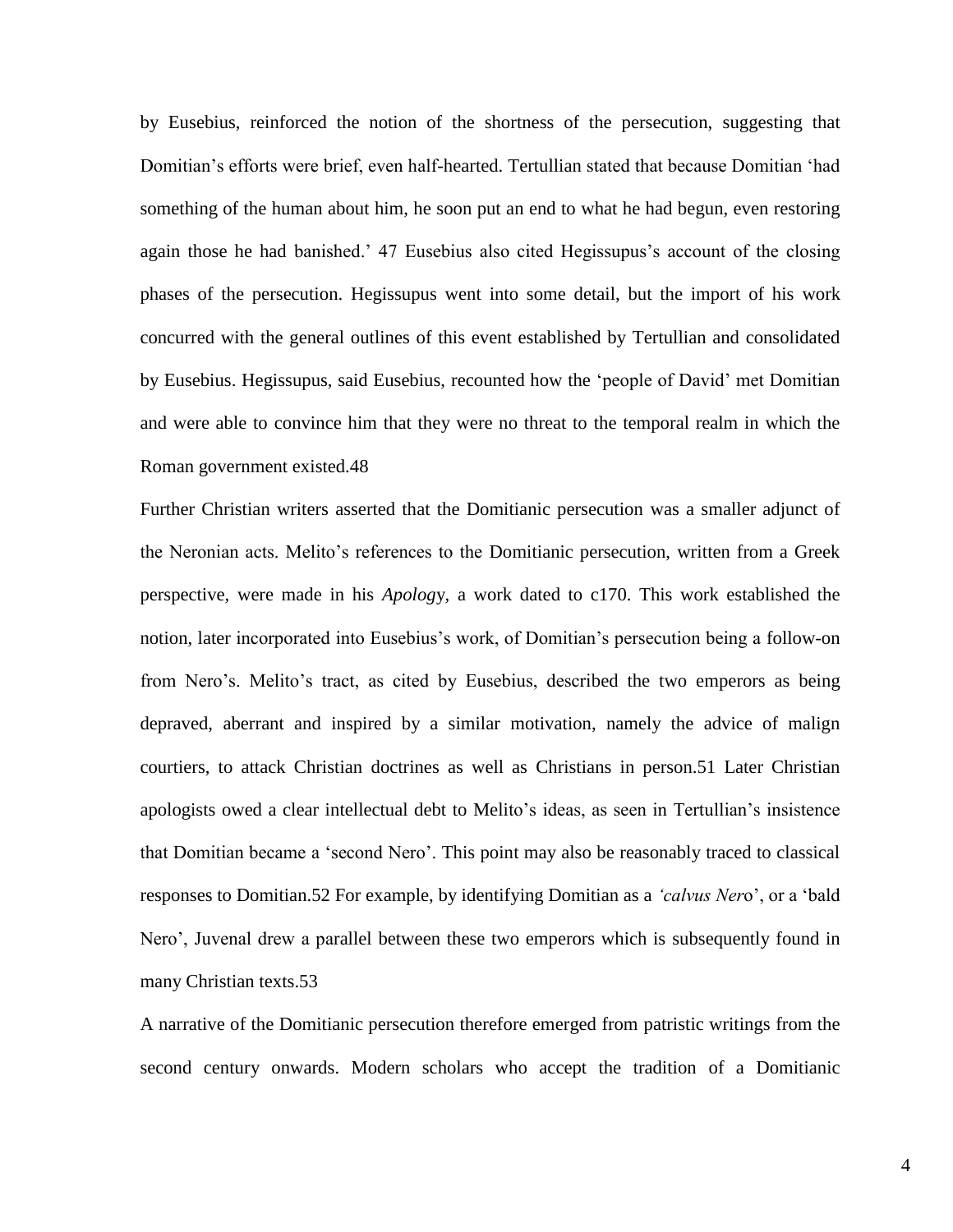persecution argue that the period produced a body of literature, beyond the classical writers, which provides supporting evidence for the persecution. Riddle points to Domitian's reign as generating a corpus of sacred texts preoccupied with martyrdom. Riddle includes Clement's epistle among the literature generated by the Domitianic persecution; he also adds the Apocalypse of John the Divine, the Epistle to the Hebrews, I Peter and the Marcan Gospel.60 Accepting both the veracity of the persecution and the origin of these texts in the tradition, Riddle interprets them as literature of martyrdom.

Riddle saw the literature immediately contemporary with Domitian's reign as martyrological. However, study of the Christian responses to Domitian illuminates aspects of the Christian church's attitude to the Roman state. It can be argued that the later Christian sources on Domitian were intended to syncretise the Roman state and the Christian church, and to set out the terms for the civil obedience of Christians. The Patristic allusions to the Domitianic persecution reveal how the early church conceived of its relationship with the state and how a persecuted church sought to explain its place in Roman civil society.

These writings drew upon Domitian as an example of a 'bad' emperor to show Christians' concomitant acceptance of the rule of a 'good' emperor. The narrative of Domitianic persecution becomes meaningful if it is considered to have served a purpose specific to the Roman context, both civil and imperial, of the early church. A common preoccupation of church fathers was the interaction between the Christian church and the Roman state; some Christian writers stressed that they were obedient citizens of imperial rule.

Christian writers addressed their analysis of the Domitianic persecution to the outside world in order to outline the circumstances under which the church could cohere with the Roman world. Melito's *Apology* indicates this strategy. It suggests that the pejorative Christian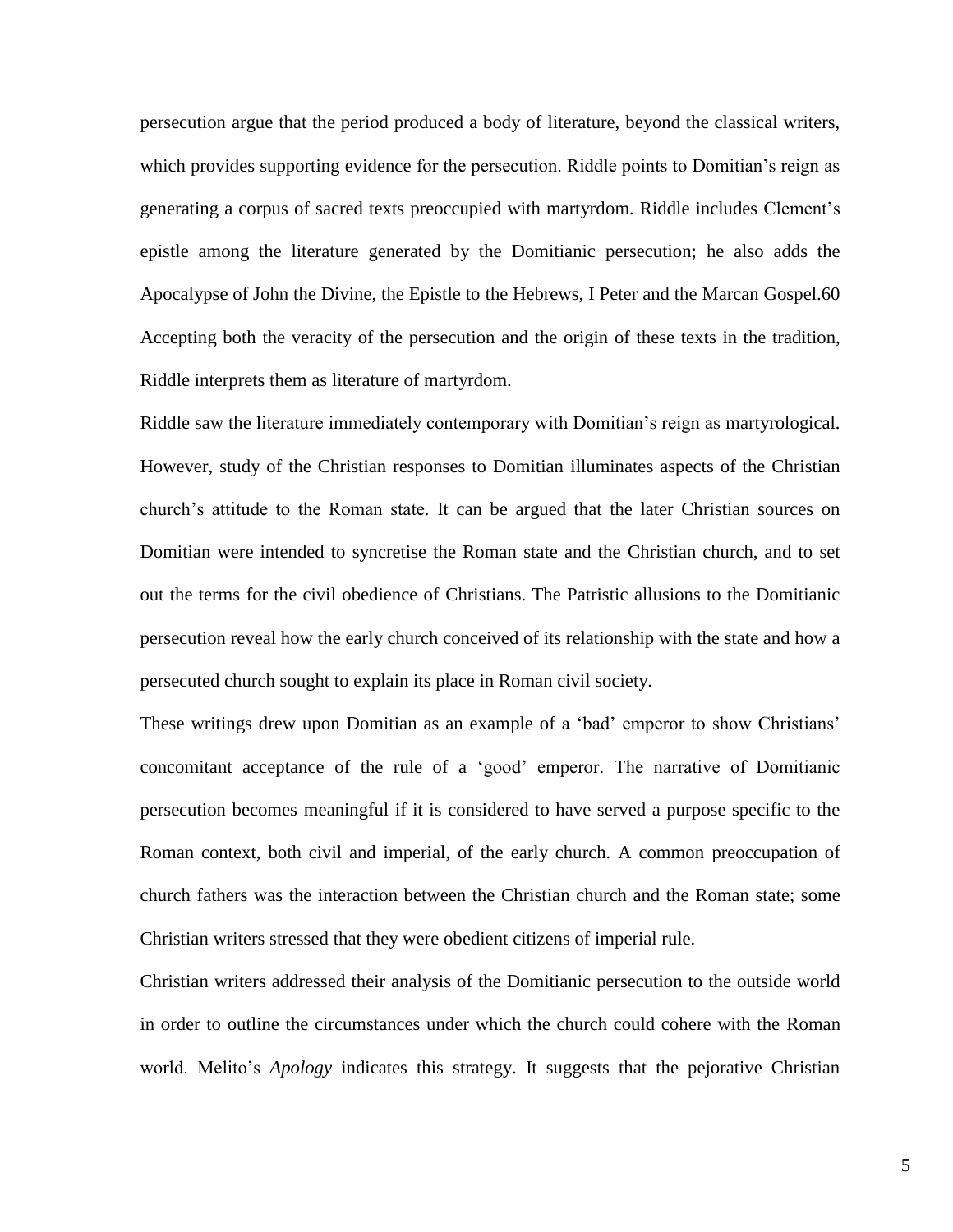response to Domitian was a means for Christian writers to demonstrate their willingness to accept Roman rule in the right circumstances. In a text which was addressed to Roman rulers, specifically Marcus Aurelius, this bishop presented Domitian as what could be described as a 'bad' ruler to demonstrate through a negative definition what the character of a 'good' emperor was. Melito argued that Domitian's character as a bad emperor was revealed by his persecution of Christians, while good emperors did not indulge in this activity. Melito addressed his comments to the Roman emperors using examples, both good and ill, from that office as the substance of his analysis. Melito indicated that Christians could be willing to accept the jurisdiction of Rome; using Domitian, Melito drew the crucial caveat that it was good emperors whom Christians would obey. Embodied in discussions of good and bad emperors were parameters of obedience.

The idea that only bad emperors persecuted Christians is an idea whose that many modern scholars have found appealing. However, while they have identified Christian distinctions between good and bad emperors, scholars have not asked why Christians would seek to provide advice on conduct to Roman emperors; or rather, they have not considered how dividing emperors into good and bad provided a means to legitimate Christian obedience to the Roman state and to demonstrate Christianity as integrated with the state.

This dimension of Christian apologetics can be taken in two further directions. It is not enough to say that Christians distinguished between good and bad emperors; from the persecutions of the second century emerged patristic writings, among them Tertullian and Melito, which presented the tradition of a Domitianic persecution and emerged from an intellectual context more likely to condemn Roman rule entirely than to care to distinguish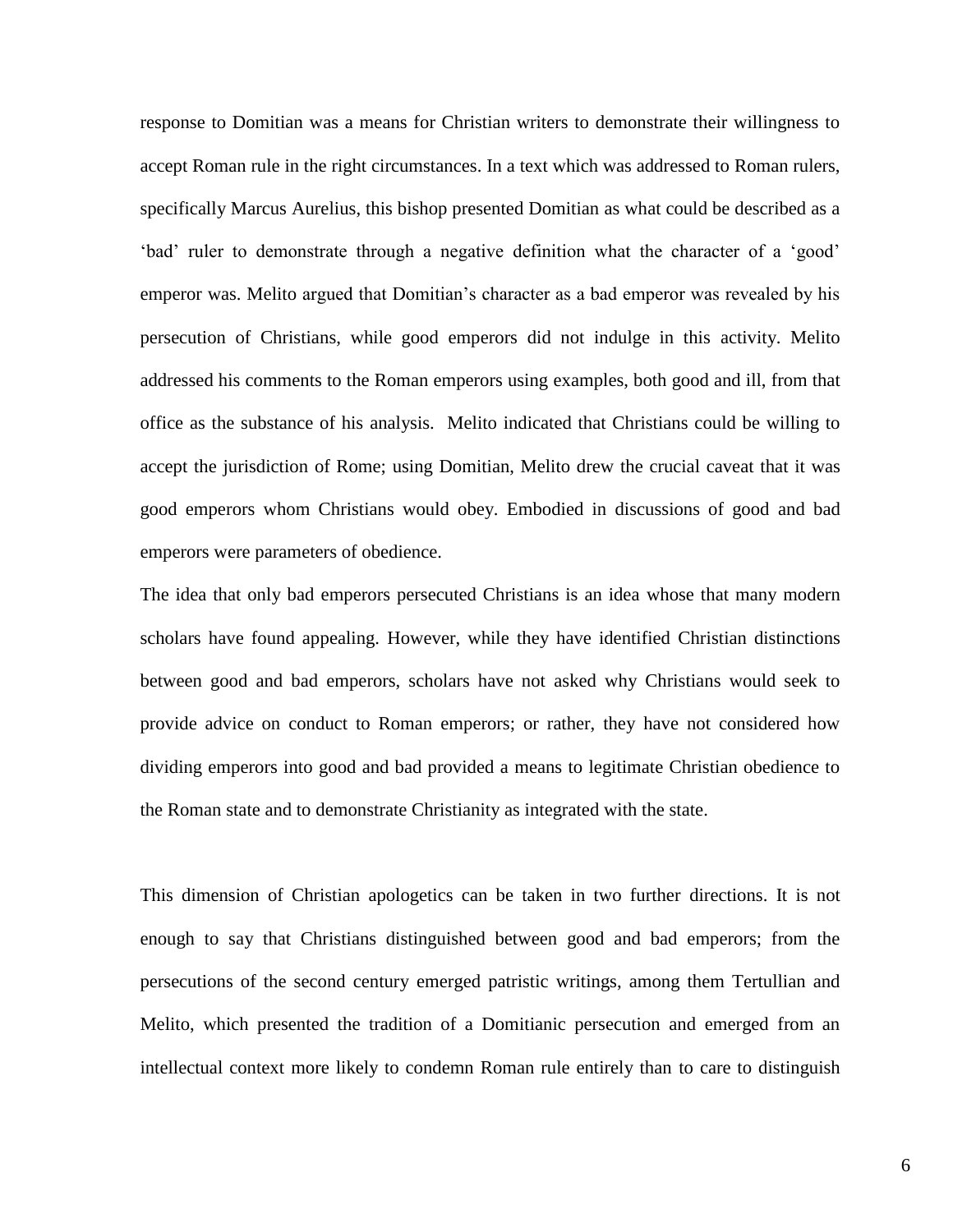between good and bad rulers. Yet the records of the Domitianic persecution meaningfully engage with a more dynamic reading of Roman imperial power. Christian writers, if they were to obey the state at all, turned bad emperors into good.

Professions of loyalty can be found in patristic texts, although these protestations were often complex and qualified.73 In particular, Tertullian made nuanced and shifting arguments on citizenship, such as his insistence on the social usefulness of Christians.74 His work corresponds with ideas expressed by Justin Martyr, who addressed the civic duties of Christians, although he also admonished rulers.75 Tertullian's writings also reveal a preoccupation with the conduct of the church within Roman society. His *Ad Nationes* drew out the implications of Melito's argument, for its principal aim was to refute the 'calumny' made against the practices of the church.78 Tertullian insisted that 'we [Christians] acknowledge the fealty of Romans to the emperors. No conspiracy has ever broken out from our body'.79

These writers shared a common background of a church experiencing varying degrees of political ostracism or persecution; it is reasonable to propose that they wished to theorise about its place in the Roman world and, more importantly, to suggest how a persecuted Christian body could in fact accommodate and be accommodated by a pagan hegemony. Their efforts to do so were intellectually imaginative, as they condemned aspects of Roman rule, only to show the characteristics of the polity that could be suitable to the church.

But it is not enough to say that Christian apologists distinguished between good and bad emperors; Christian writings also turned bad emperors into good ones. A tradition dated to several centuries before 799, whereupon it appears in an Arabic manuscript, cast Nero and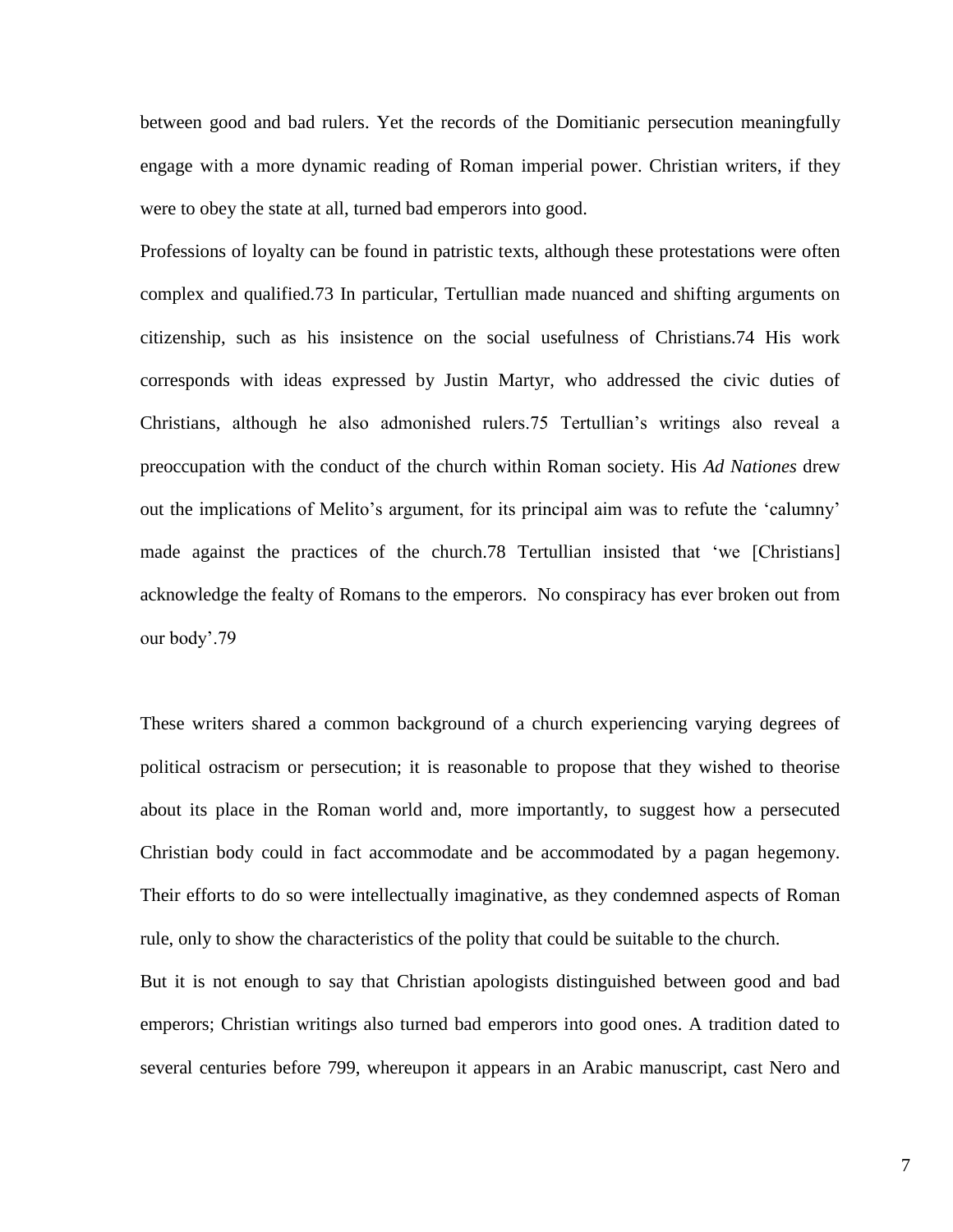his entire court as Christians. The manuscript 'Preaching of Peter' recorded that Saint Peter baptised Nero, Nero's offspring and members of the imperial court.85 Other Roman emperors received similar treatment. Tertullian repeated and amplified the story that Tiberius accepted the divinity of Christ in front of the senate.86 Barnes stresses the 'utter implausibility' of the story and Crake argues that it is difficult to take Tertullian's tale (one enriched later by Jerome) at all seriously. These comments reveal how scholars have usually been concerned with establishing historical veracity or authenticity of Christian accounts of Roman rulers, rather than with questioning why such apparently implausible stories were advanced.87 The reports of Tiberius's actions yield further meaning, as they made Christians out of pagan emperors. Tertullian's ideas can be contextualised amongst other expressions of Christian thought; it is possible to place these ideas in an intellectual context which stresses the concern of some Christian writers to theorise about the church's place in the Roman state. By the sixth century John Malalas, a chronicler, was concerned with the relationship between Roman and Christian leaders, as well as with the conduct of Christianity's leaders at these centres of power. How else should we interpret the peculiar stories found in Malalas's chronicle, recounting meetings between Tiberius and Christ, and between Domitian and John the Baptist? These stories stressed the favourable impression made by Christ and John on the rulers of Rome; indeed, Malalas believed that these emperors were moved to privately convert.88 However, given that Malalas did not then record that either emperor was openly moved to help the church, or that the Christians gained any material benefits from these meetings, it seems likely that the reason for these stories in Christian historiography was to give a patina of respectability to Christianity. Malalas's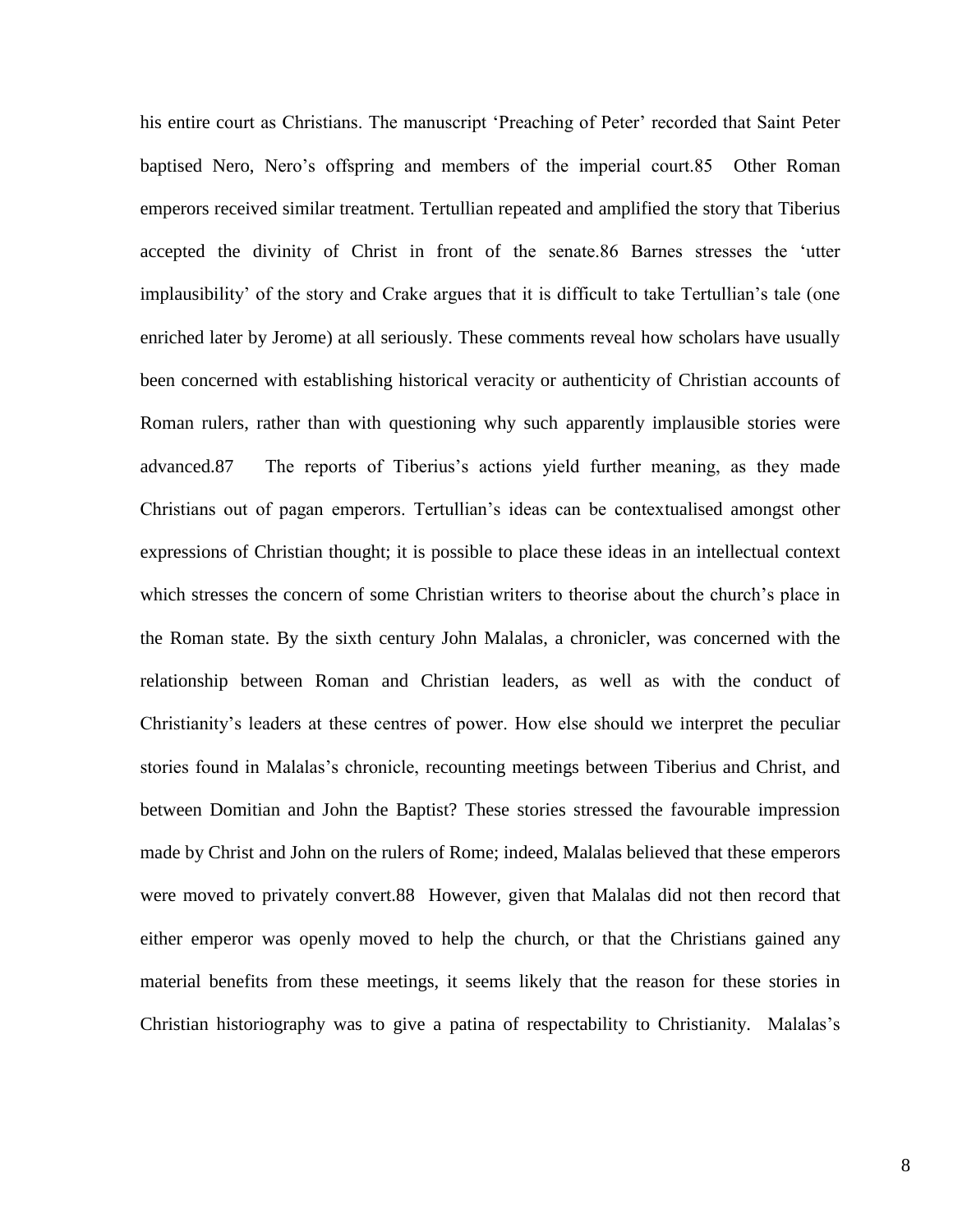stories, eccentric by any standard, attempted to integrate the Christian faith with the Roman state.

Malalas noted that Domitian was impressed with John's learning.89 But Malalas's analysis of their relationship followed a different trajectory to Melito's thought, as Malalas's chronicle influenced the *Chronicon Paschal*e, George Monachus and Cedrenus, whereas the ideas of Melito influenced the work of Eusebius.90 More significantly, in Malalas's chronicle, the reconciliation of the church and Rome was retarded. Malalas recorded that John lost his temper at the emperor; the implication was the failure of John's mission to the emperor.91 Melito pursued his conception of the relations between church and state to a fuller conclusion, as he developed a framework for the relations of Rome and the church, using Domitian's alleged persecution to do so.

Even though Tiberius and Nero appeared in some sources as sympathetic to Christians and even as Christians themselves, Domitian rarely appeared in patristic writings as a Christian. Yet the few details offered by Christian writers of his persecution lend a distinctive character to the deeds ascribed to his name; these details allow the Domitianic persecution to stand forth distinctively for what it reveals of Christians' attempts to locate their faith at the heart of the Roman state. Although Tertullian discussed a number of Roman emperors, his work offers several indications that he saw Domitian's persecution as distinctive. In fact, Tertullian's responses to Domitian are complex; he drew the familiar comparison between Nero and Domitian, yet elsewhere in his writings a particular rhetorical strategy is apparent in that the actions of Domitian disappeared from sight. When Tertullian did mention Domitian, he pointed to a significant distinction between Nero and Domitian; Nero executed Christians, whereas Domitian merely exiled them.92

9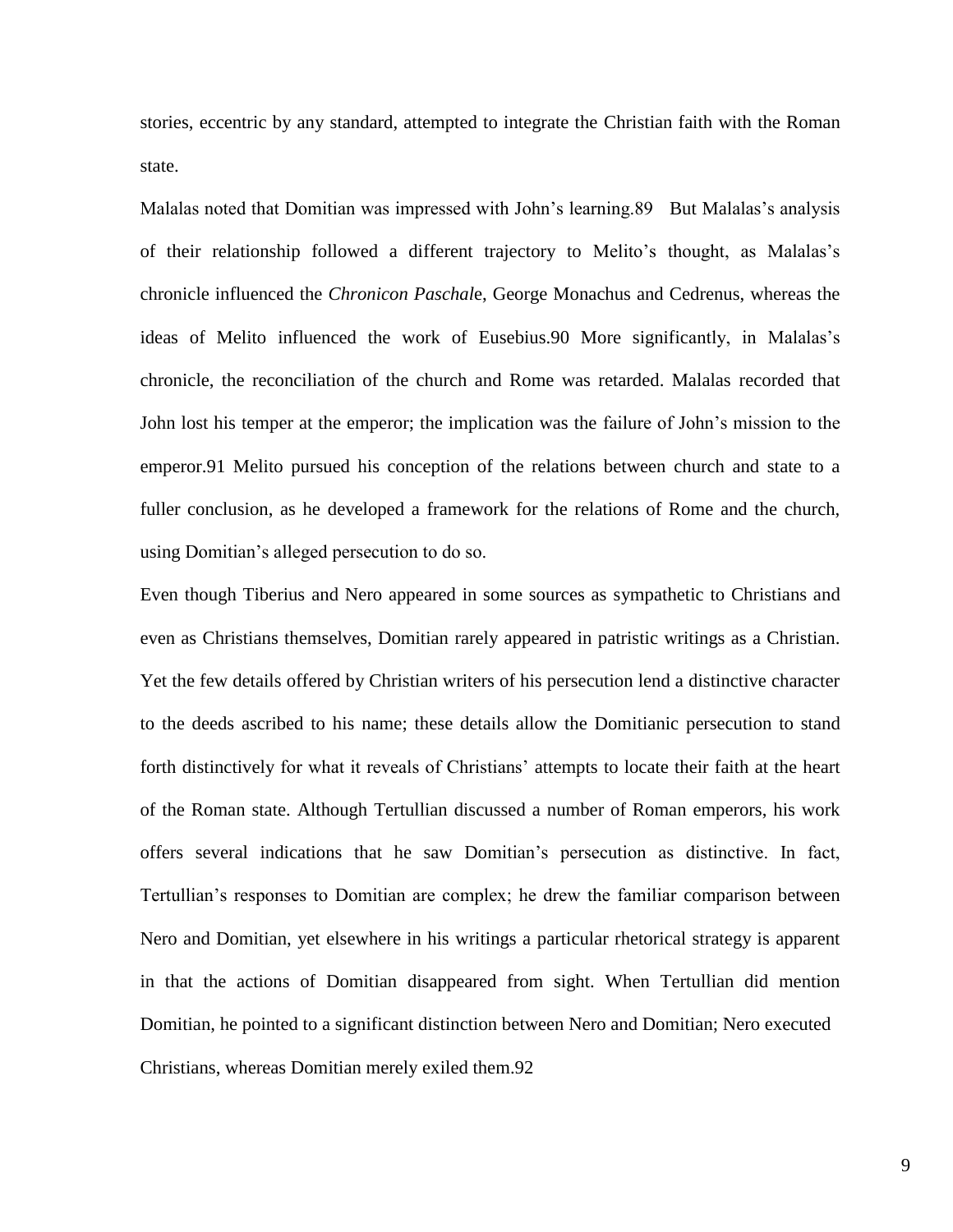The point of significance which can be drawn out here relates to the status of Domitian's victims. Among the few details in either classical or Christian sources of the Domitianic persecution, the senator Flavius Clemens and a female relative, Domitilla, are frequently mentioned as having been among Domitian's victims. L W Barnard indicates that the identity of any Christian Domitianic victims is a 'vexed question', a point of complexity derived from the ambiguous accounts of Domitilla.93 There are two possible Domitillas: Dio Cassius referred to a Domitilla who was the wife of Flavius Clemens, a Roman senator,94 whereas in the fourth century Eusebius referred to Domitilla being the niece of this senator.95 Suetonius referred to an accusation of atheism being made against a woman with this name, but he did not refer to Domitilla's alleged Christian faith.96

The tradition concerning Flavius Clemens is equally vague. A A Bell speculates that Flavius Clemens, known to have been a victim of Domitian's senatorial purges, may have been a 'God-fearer' akin to the centurian in Luke's Gospel.99 Nonetheless, this is only a tentative suggestion, as neither husband nor wife can be confidently located in the Christian tradition. Mommsen offered a stimulating but largely fanciful reading of the Domitilla stories, turning her into a sister of Clemens.100 Keresztes comments on a layer of significance in the stories of Domitilla, pointing out that they located Christians in the imperial household and the senatorial order.101 Keresztes takes this point no further than speculating on its historical actuality. However, it is possible to draw out a further point of significance. Domitian as a persecutor exiled but did not execute the victims who were named in the patristic tradition; the naming of these victims, who were members of the senatorial order, allowed patristic writers to locate Christianity at the centre of the Roman state and in the imperial household.